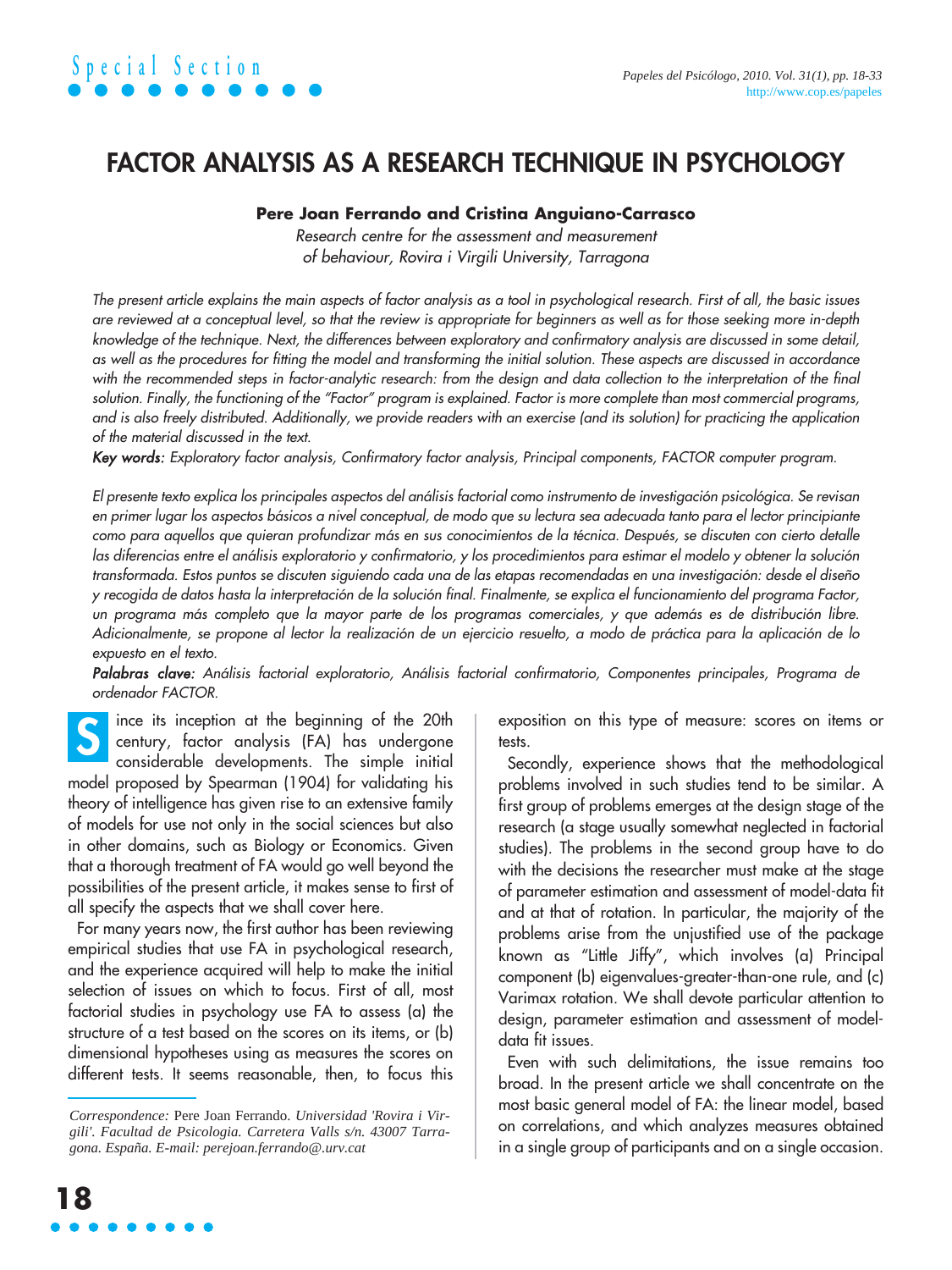This limitation means leaving out topics of great interest: extended models of means and covariances, non-linear models and their relations with item response theory, and models for multiple groups and multiple occasions. Nor, indeed, shall we be able to deal with the general issue of factor scores.

The article's approach is conceptual and applied, and we have attempted as far as possible to avoid formal expressions and technical detail. Only the basic equations of the model are included, and these are presented in separate boxes. Likewise, we have tried to minimize the use of references, at the same time offering a section on recommended reading. In this regard, we should stress that some of the topics discussed are controversial, and that the recommendations we make in the article reflect our own theoretical positions. The recommended reading section gives readers the opportunity to consider other positions and to critically evaluate what we have set out here.

### **THE BASIC IDEAS OF FACTOR ANALYSIS**

FA is a statistical model that represents the relations among a set of variables. It is based on the assumption that these relations can be explained from a series of nonobservable (latent) variables called factors, the number of factors being substantially smaller than the number of variables. The model is obtained directly as an extension of some of the basic ideas of linear regression and partial correlation models. Linear regression provides the basic FA equations, whereas partial correlation theory provides the key ideas for assessing model-data fit.

In the linear regression model, the score on a criterion variable can be explained in part by a linear combination (a sum of variables, each one of which is multiplied by a weight or coefficient) of a series of predictor or explanatory variables called regressors. It is explicitly assumed that the combination is no more than an approximation, and that a part of the criterion score will not be predictable or explainable from the regressors. This unexplained part is the error term (see eq. 1 in the box).

$$
Y = a + b_1x_1 + b_2x_2 + \dots + b_mx_m + e \tag{1}
$$

$$
X_{j} = \mu_{j} + \lambda_{j1}f_{1} + \lambda_{j2}f_{2} + \dots + \lambda_{jm}f_{m} + e_{j}
$$
 (2)

$$
X_j = \mu_j + \lambda_j f + e_j \tag{3}
$$

In FA a set of observable variables (items, subtests or tests) is analyzed, each one of which can be considered as a criterion. If this conceptualization is used, FA would consist in a system of regression equations such as that described above (one equation for each observable variable) in which the regressors, here called factors, are common for a subset (common factors) or the whole set (general factors) of variables (see eq. 2 in the box). For each one of these equations, the basic difference between FA and a conventional regression is that the regressors, that is, the factors, are not observable. This difference is what makes FA a more complex model than that of regression. For a start, since the factors are unobservable, they lack a particular measurement scale. To solve this, the simplest practice, which we shall employ here, consists of assuming that the factors are on a standard scale: with zero mean and unit variance. If, in addition, the observable variables are also standardized, the model is mathematically simpler and easier to interpret.

By analogy with the regression model, it follows that the simplest FA model is that which proposes a single general factor (eq. 3). This model would be equivalent to that of simple regression, and was the initial FA model set out by Spearman. In order to get started and clarify some ideas we shall study a Spearman solution based on an FA of a 4-item set, together with its representation in a Wright Diagram. As regards the drawing up of such diagrams, we refer the reader to the article by Ruíz, Pardo and San Martín in the present issue of this journal.

| Ítem           | f.   |
|----------------|------|
| $\mathbf{X}_1$ | 0.60 |
| $\mathbf{X}_2$ | 0.42 |
| $\mathbf{X}_3$ | 0.54 |
| X4             | 0.70 |

Represented graphically this would be:

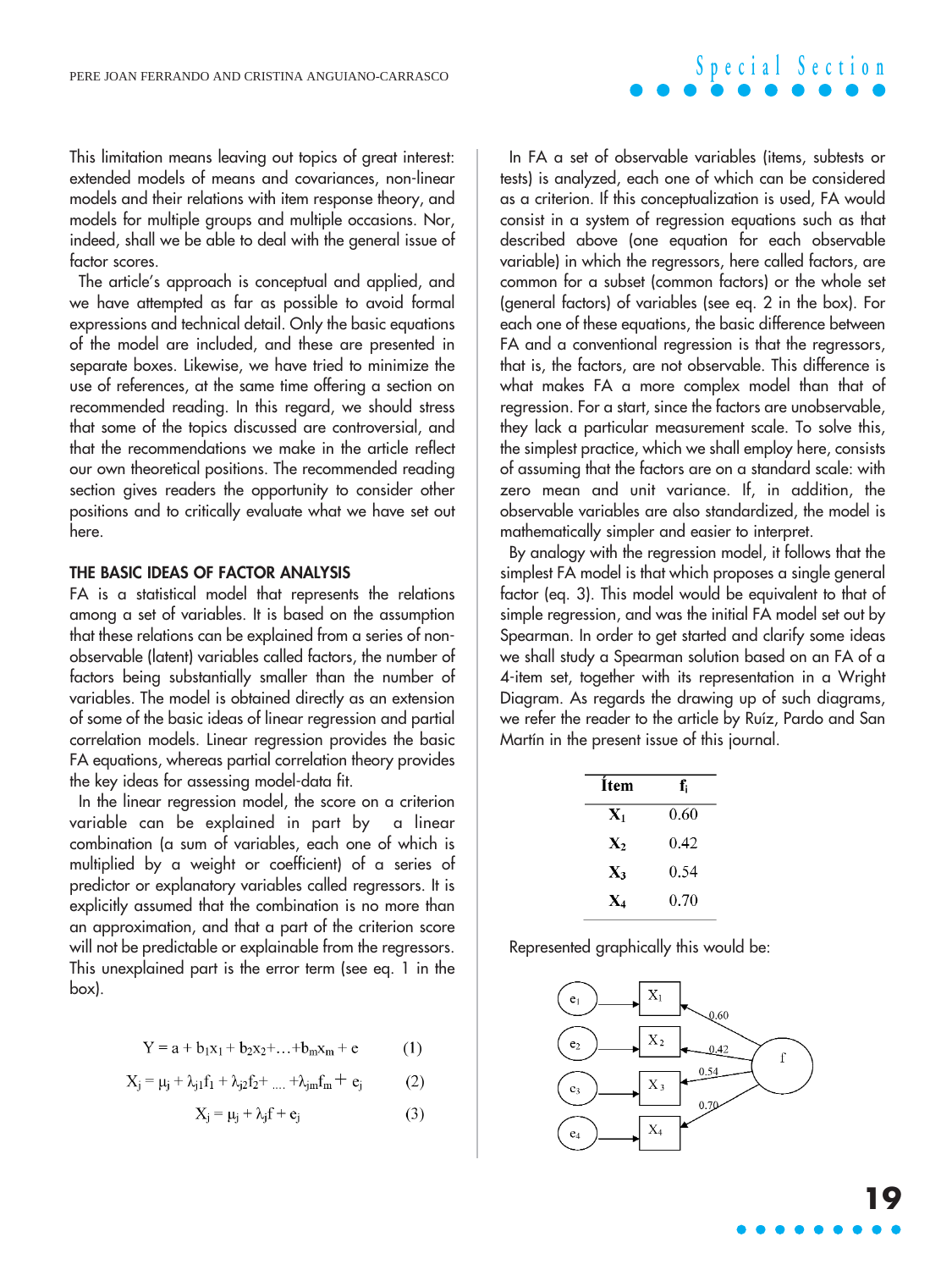The FA equation for item 1 is:

**Special Section**

$$
X_{iI} = 0.6 f_i + e_{iI}
$$

, which is interpreted as follows. The score of individual i on item 1 is partly determined by the effect of the common factor (the level of  $i$  in the common factor  $f_1$  and is partly error. In FA the error term includes all those effects other than the common factor or factors that influence the score on the observed variable. More systematically, we can distinguish three broad groups of effects or types of error: (a) sampling error (statistical error), (b) measurement error (psychometric error) and (c) error of approximation. This last error component means that the specified model is not considered exactly correct even in the population. Indeed, models are not, nor pretend to be, exact: they are, at best, reasonable approximations to reality.

The value 0.6 is the factorial weight, and is equivalent to the slope in the regression model. If item and factor scores are on a standard scale, this weight reflects the importance of the factor in the determination of the score on this item. The greater the weight, the greater the importance of the factor, and therefore, the less the influence of the error. Moreover, on the assumed standard scale, this weight can be interpreted as the correlation between the factor and the item. Its square, which is the coefficient of determination, is interpreted as the proportion of variance in the scores for this item that can be explained from the factor. Thus, in accordance with our estimated solution, item 1 would correlate 0.6 with the general factor; this factor would explain 36% of the variance in the scores for this item (0.62=0.36), so that the remaining 64% would be error variance. In the terminology of FA, the proportion of explained variance is referred to as "communality".

Before continuing, it may be an interesting exercise for the reader to interpret the FA equation corresponding to another item, say, item 2. Likewise, it is very important to take into account that the above interpretations are only valid if the variables and the factor are on a standard scale. Should this not be the case, the weight does not have a clear interpretation, since it would reflect to a greater or lesser extent the differences in the measurement scale of the variables. When interpreting the output of an FA it is essential to ensure that the solution interpreted is a standardized solution.

When more than one factor is hypothesized we have the multiple FA model, also known as Thurstone's (1947) model, after its principal developer. The model is the same for any number of factors and, for simplicity's sake, we shall explain it with two. The key aspect here is the hypothesized relation between the factors. As in regression, the simplest and most easily interpretable case is that in which the factors are uncorrelated (conceptually, they are independent of one another). A solution of this type is called an "orthogonal solution". In an orthogonal solution the factorial weights continue to be interpreted as variable-factor correlations, their squares are proportions of variance explained by the corresponding factor, and the sum of these squares is the communality (see eqs. 4 and 5), or the proportion of variance explained jointly by the factors

$$
\sigma_j^2 = \lambda_{j1}^2 + \lambda_{j2}^2 + \sigma_{ej}^2 = 1
$$
 (4)  
1 =  $h_j^2 + \sigma_{ej}^2$  (5)  
 $r_k = \lambda_{j1}\lambda_{k1} + \lambda_{j2}\lambda_{k2}$  (6)

The case of correlated factors, called 'oblique solution' is the most complex, but also perhaps the most realistic in practice. The most important aspect on interpreting a solution of this nature is that now the weights and the variable-factor correlations are different coefficients. As in the theory of linear regression, the factorial weights are now standardized regression coefficients and measure the effect of the factor on the response variable when the other factors remain constant. These weights are presented in the matrix called "factor pattern". On the other hand, the variable-factor correlations are called structural coefficients, and are presented in the matrix called "factor structure". The equations corresponding to the weights and structural coefficients are presented in the box below. Conceptually, the weights indicate the extent to which the factor influences the variable, whilst the structural coefficients indicate the degree of similarity between factor and variable. In the case of oblique solutions, we shall focus above all on the weights, that is, the pattern matrix.

$$
X_{ij} = \lambda_{j1} f_{i1} + \lambda_{j2} f_{i2} + \varepsilon_{ij} \tag{7}
$$

$$
s_{j1} = \lambda_{j1} + \lambda_{j2} \phi_{12} \tag{8}
$$

$$
\sigma_j^2 = \lambda_{j1}^2 + \lambda_{j2}^2 + 2\lambda_{j1}\lambda_{j2}\phi_{12} + \sigma_{ij}^2 \qquad (9)
$$

$$
r_{jk} = \lambda_{j1}\lambda_{k1} + \lambda_{j2}\lambda_{k2} + \phi_{12}(\lambda_{j1}\lambda_{k2} + \lambda_{j2}\lambda_{k1})
$$
 (10)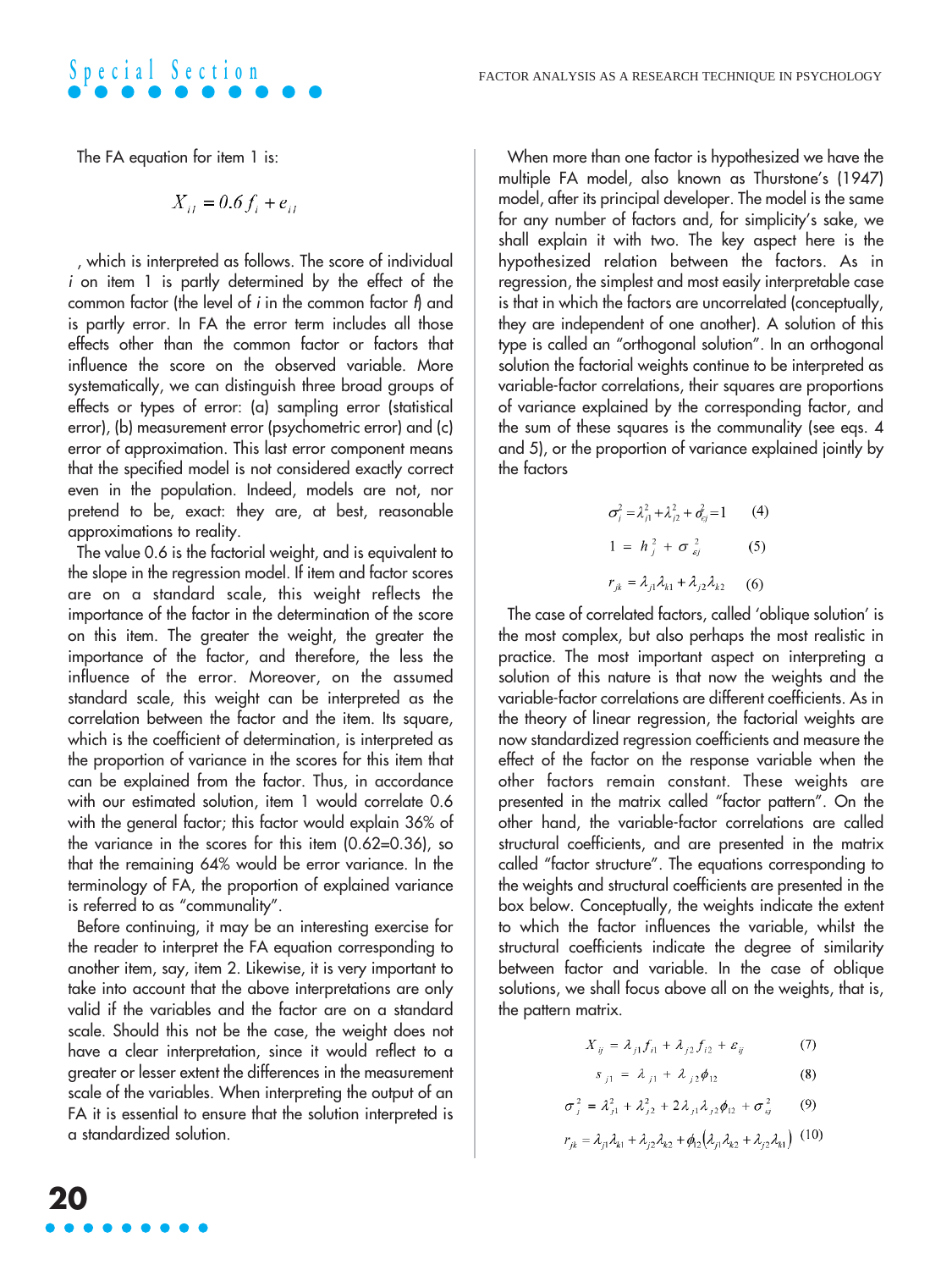In equation (8)  $s_{i1}$  is the structural coefficient (variablefactor correlation) and ø is the correlation between factors.

Let us look now at an example of a multiple orthogonal solution with 6 items and two factors:

| Item           | ${\bf F_1}$ | ${\bf F_2}$ |  |  |
|----------------|-------------|-------------|--|--|
| $\mathbf{X}_1$ | 0.35        | 0.82        |  |  |
| $\mathbf{X}_2$ | 0.31        | 0.85        |  |  |
| $\mathbf{X}_3$ | 0.37        | 0.80        |  |  |
| $\mathbf{X}_4$ | 0.79        | 0.36        |  |  |
| X5             | 0.77        | 0.32        |  |  |
| X6             | 0.79        | 0.39        |  |  |

#### The graphical representation is:



Wright Diagram for two uncorrelated common factors.

Taking as an example item 2, we obtain the following equation:

$$
X_{i2} = 0.31f_1 + 0.85 f_{i2} + e_{i2}
$$

This equation indicates that individual i's score on item 2 is determined not only by the error but also, and primarily, by the second factor (0.85), and to a lesser extent by the first factor (0.31). In this case, the communality or explained variance is obtained by adding the squares of the weights on both factors, so that for item 2,

$$
h^2
$$
<sub>2</sub> = 0.31<sup>2</sup>+ 0.85<sup>2</sup>= 0.82

Subtracting the communality from one we obtain an error variance of 0.18. In terms of proportions, the two factors jointly explain 82% of the total variance (communality), and the remaining 18% would be error. The reader might also find it interesting to make an interpretation of another item, such as item 5.

**Special Section**

Below we show an oblique solution (factor pattern) obtained with the same data. The estimated correlation between factors was 0.40. Compared to the orthogonal solution it can be seen that it is clearer and simpler (the smaller weights are now closer to zero). This is what is generally observed on comparing the two types of solution.

| <b>Item</b>    | F,   | ${\bf f}_2$ |  |  |
|----------------|------|-------------|--|--|
| $\mathbf{X}_1$ | 0.23 | 0.78        |  |  |
| $\mathbf{X}_2$ | 0.18 | 0.82        |  |  |
| X3             | 0.25 | 0.75        |  |  |
| $\mathbf{X}_4$ | 0.78 | 0.18        |  |  |
| X,             | 0.77 | 0.14        |  |  |
| X.             | 0.78 | 0.21        |  |  |

The corresponding diagram would now be:



Wright Diagram for two uncorrelated common factors.

In this example we shall work with item 4. Its basic equation takes the same form as in the orthogonal case:

$$
X_{i4} = 0.78 f_{i1} + 0.18 f_{i2} + e_{i4}
$$

However, its interpretation is different, since the weights (effect of the factor on the variable) and the variablefactor correlations are different measures. Thus, the weight corresponding to the first factor is 0.78. However,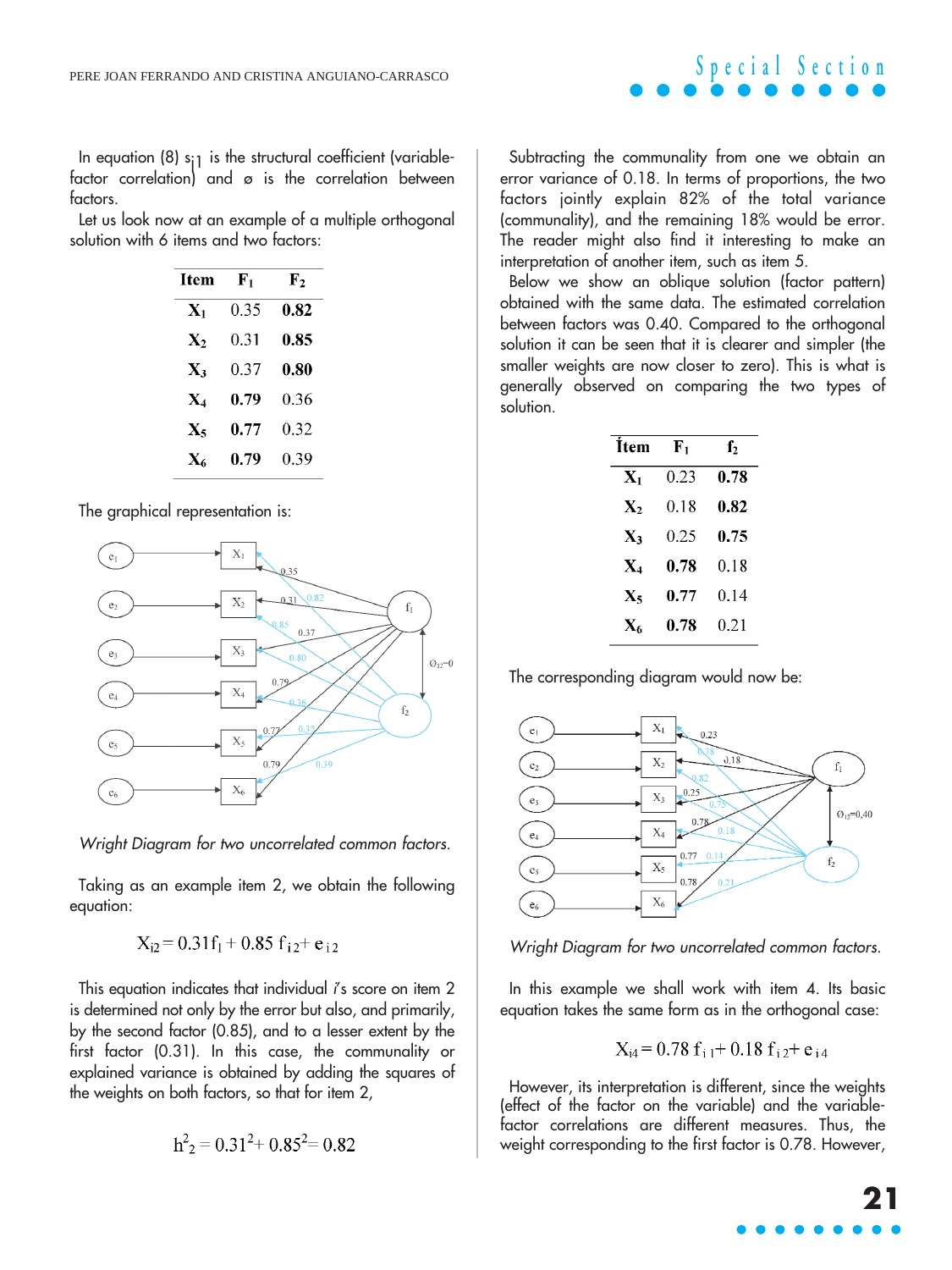the correlation between the variable and this factor, that is, the structural coefficient, should be obtained as:

**Special Section**

$$
s_{j1} = 0.78 + 0.18 \cdot 0.40 = 0.85
$$

Readers who wish to practice might like to make the calculations corresponding to item 1.

Let us now move on to the contributions of the partial correlation model. The basic equation is shown in the following box for the Spearman model, and is based on the previous results discussed above.

$$
r_{jk.f} = \frac{r_{jk} - r_{jj}r_{kj}}{\sqrt{1 - r_{kj}^2} \sqrt{1 - r_{jj}^2}} = \frac{\lambda_j \lambda_k - \lambda_j \lambda_k}{\sqrt{1 - \lambda_k^2} \sqrt{1 - \lambda_j^2}} = 0
$$
(11)

Equation (11) indicates that, if the model is correct, the partial correlation between any pair of variables after eliminating the influence of the general factor from both is zero. The numerator of the partial correlation is the difference between the correlation observed between the two variables and the correlation reproduced from the model, and is referred to as the residual correlation. Thus, if the model is correct, the observed correlation and the reproduced correlation are equal, and the residual is zero. Conceptually, the interpretation of this result is that the only thing the variables have in common is the general factor they measure, so that on eliminating this common cause there is no longer anything that links them. The multiple case is more complex, but the essential idea is the same. If the model is correct, and the variables have only <sup>m</sup> factors in common, then the partial correlation between any pair of variables after eliminating the influence of these common factors should be zero. More than a result, this is an essential principle. It suggests that the most direct way to assess whether the FA model is appropriate should be based on the assessment of the residuals after fitting a model with the proposed number of factors.

In general, most of the characteristics of the model considered up to now are dictated by the principle of parsimony (Carroll, 1978). According to the parsimony principle, the equations of the model should be linear, and thus the simplest possible. This principle also recommends making a clear distinction between common variance (communality) and error variance. Finally, this same principle suggests that the number of common factors should be considerably less than that of variables. There would be nothing to be gained, indeed, by interpreting a solution with as many factors as variables.

The determination of the correct number of factors (small enough to be clearly interpretable and large enough to account for the relations between variables) is perhaps the most important decision in FA (Thurstone, 1947).

## **EXPLORATORY FACTOR ANALYSIS AND CONFIRMATORY FACTOR ANALYSIS**

In the literature (e.g., Mulaik, 1972) a very sharp distinction is drawn between two types of factor analysis: exploratory factor analysis (EFA) and confirmatory factor analysis (CFA). In our opinion, this distinction is not as clear as is presented in the texts; moreover, it raises a series of problems. First, in the EFA-CFA distinction, two concepts are mixed: (a) the purpose of the analysis and (b) the model that is tested. And second, in both (a) and (b), EFA and CFA are not two qualitatively distinct categories, but rather the two poles of a continuum.

As traditionally understood, in a purely exploratory analysis the researcher would analyze a set of data without having any previous hypothesis about its structure, and would leave it to the results of the analysis to provide information about it. On the other hand, in a CFA, the researcher would have drawn up a series of well-specified hypotheses that will be tested by assessing the fit of the model to the data. These hypotheses would be of three types: (a) number of factors, (b) pattern of relations between variables and factors, and (c) relations between the factors.

In initial attempts to assess a new phenomenon, a purely exploratory position such as that described above would be defensible. However, it does not seem to be so appropriate in the case of analyzing a test that we have developed or adapted ourselves. In this case, it is reasonable to suppose that we shall have a series of previous hypotheses about the number of dimensions the test is intended to measure, which items are to measure each dimension, and whether those dimensions are independent or not according to the theory. In most cases, however, these hypotheses are not sufficiently strong to allow a full CFA model to be specified. Thus, with regard to the purpose, it is useful to consider that the majority of psychometric applications of FA are to be found at some intermediate point.

As regards the type of model tested, the distinctions refer here to the degree of restriction in the solution proposed. In an EFA the restrictions imposed are the minimum ones required for obtaining an initial solution – a solution that can subsequently be transformed. In a CFA the restrictions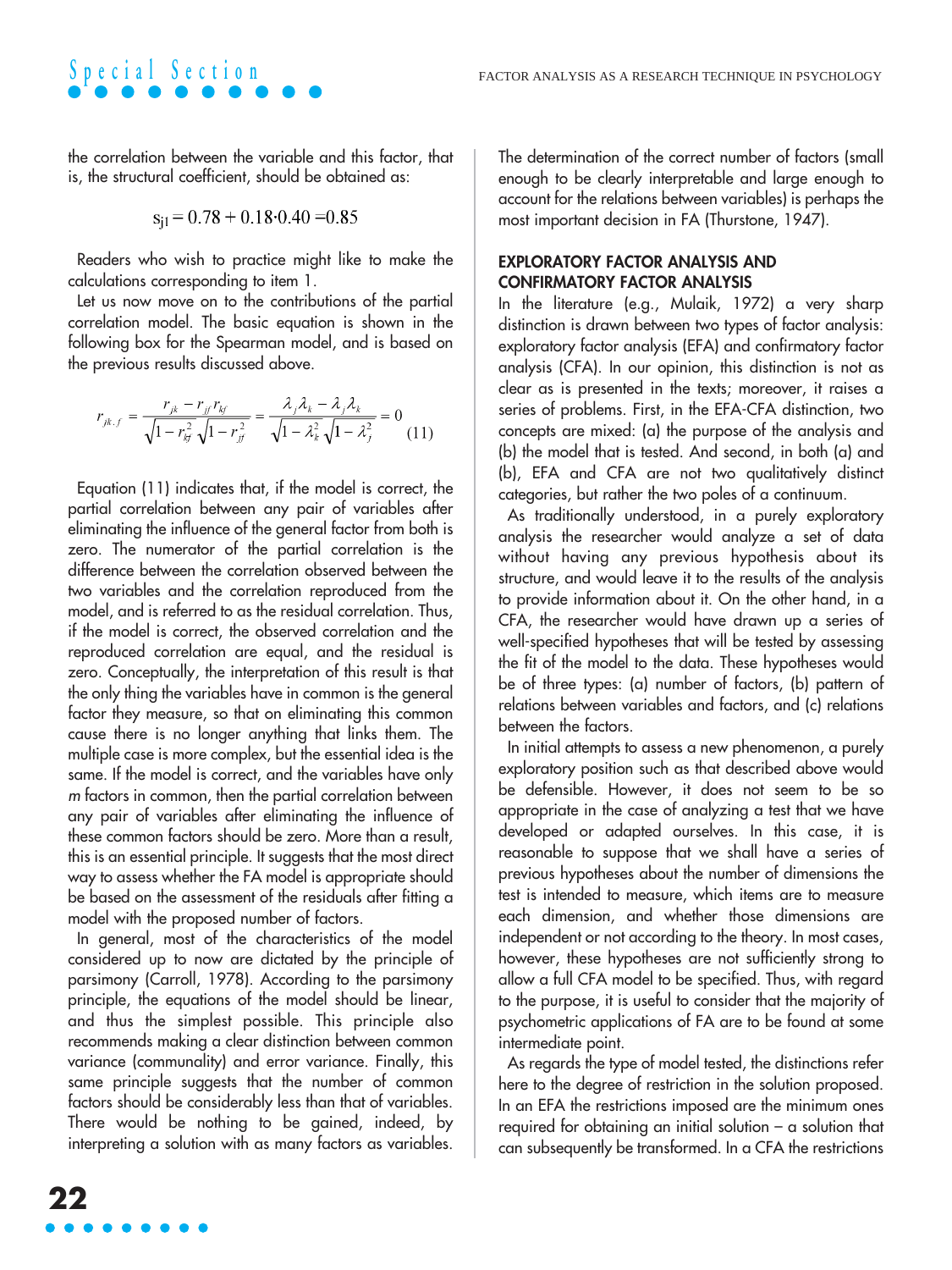are much stronger, and only allow the testing of a single solution, which cannot be transformed later on. The purpose of the analysis and the type of model tested are not independent concepts. The more previous information we have and the stronger the hypotheses, the more specific will be the solution tested and the greater the number of restrictions imposed on that solution. Nevertheless, even accepting this clear relationship, the distinction between restricted FA and unrestricted FA seems to us more appropriate than that of EFA and CFA to refer to the type of model tested.

In a CFA, as normally used, the restrictions concerning the number of common factors and the relations between them are similar to those involved in an EFA. In general, the correlations between factors are freely estimated. The main differences concern the restrictions imposed on the factorial pattern. The solution almost always proposed is one called "independent clusters" (McDonald, 1985), which follows the simple structure principle. In this solution, each variable has a non-null weight in a single common factor, the weight in the remaining factors being zero. A solution of this type is presented below:

| İtem             | f,      | f <sub>2</sub> |  |  |
|------------------|---------|----------------|--|--|
| $\mathbf{X}_1$   | 0.0     | $\star$        |  |  |
| $\mathbf{X}_2$   | 0.0     | $\star$        |  |  |
| $X_3$            | 0.0     | $\star$        |  |  |
| $X_4$            | $\star$ | 0.0            |  |  |
| $\mathbf{X}_5$   | $\star$ | 0.0            |  |  |
| $\mathbf{X}_{6}$ | ÷       | 0.0            |  |  |

where the asterisk indicates that the corresponding weight is estimated as a free parameter. In this hypothetical solution, the first three items would be pure measures of the second factor and would have null weights in the first. On the other hand, the last three items would be pure measures of the first factor. Solutions of this type are theoretically ideal. They have the maximum possible structural simplicity, and allow the content of each factor to be interpreted without ambiguities.

Let us look now, in contrast, at an exploratory solution obtained from the analysis of these 6 items. It was obtained from an EFA in which two common factors were proposed. The initial arbitrary solution was transformed into an oblique solution, since, in theory the two factors were considered to be related. It is the pattern we presented previously

| f,   | f,   |
|------|------|
| 0.23 | 0.78 |
| 0.18 | 0.82 |
| 0.25 | 0.75 |
| 0.78 | 0.18 |
| 0.77 | 0.14 |
| 0.78 | 0.21 |
|      |      |

**Special Section**

It is indeed quite clear, and the fit to the two-factor model was good. It seems fairly evident that the first three items mainly measure f<sub>2</sub> and the last three  $f_1$ . However, are these items "clean" enough to fit well with the previous hypothetical solution?

If we assess the fit of the data to the hypothetical solution presented above, that is, we fit a conventional CFA to these items, what we are proposing is that each one of them is a pure measure of a single factor, and therefore, that the lower weights which appear in the EFA solution are due only to sampling error and are, therefore, compatible with values of exactly zero in the population.

The problem with this approach is that, in the real world, the majority of items (and of tests) are not factorially pure measures. With some effort and after a process of selection it is possible to obtain some items that are (almost) pure measures. Such items are called "markers" or "indicators" in the language of FA. Nevertheless, expecting all the items in a test to be markers seems to us a somewhat unrealistic hypothesis.

If we accept the idea that in the majority of FAs many of the items are factorially complex, we will have to conclude that the structural hypothesis most common in a CFA is false, and that, therefore, the model will not fit well. More specifically, if the lower weights (those around or under 0.20) are low but not null, every time we fix one of them at zero we commit an error of specification of the model. If the model has few items, such as in the example, we can perhaps still attain an acceptable fit. However, in larger models, the accumulation of errors will necessarily lead to unacceptable goodness-of-fit values. This reasoning explains two results that give cause for considerable concern in the applied field (e.g., McCrae, et al. 1996). The first is that factorial structures obtained by means of EFA that are clear, interpretable and replicable across different studies show inadmissible goodness-of-fit values when assessed by means of CFA. The second is that it is easier to obtain a poor fit when analyzing questionnaires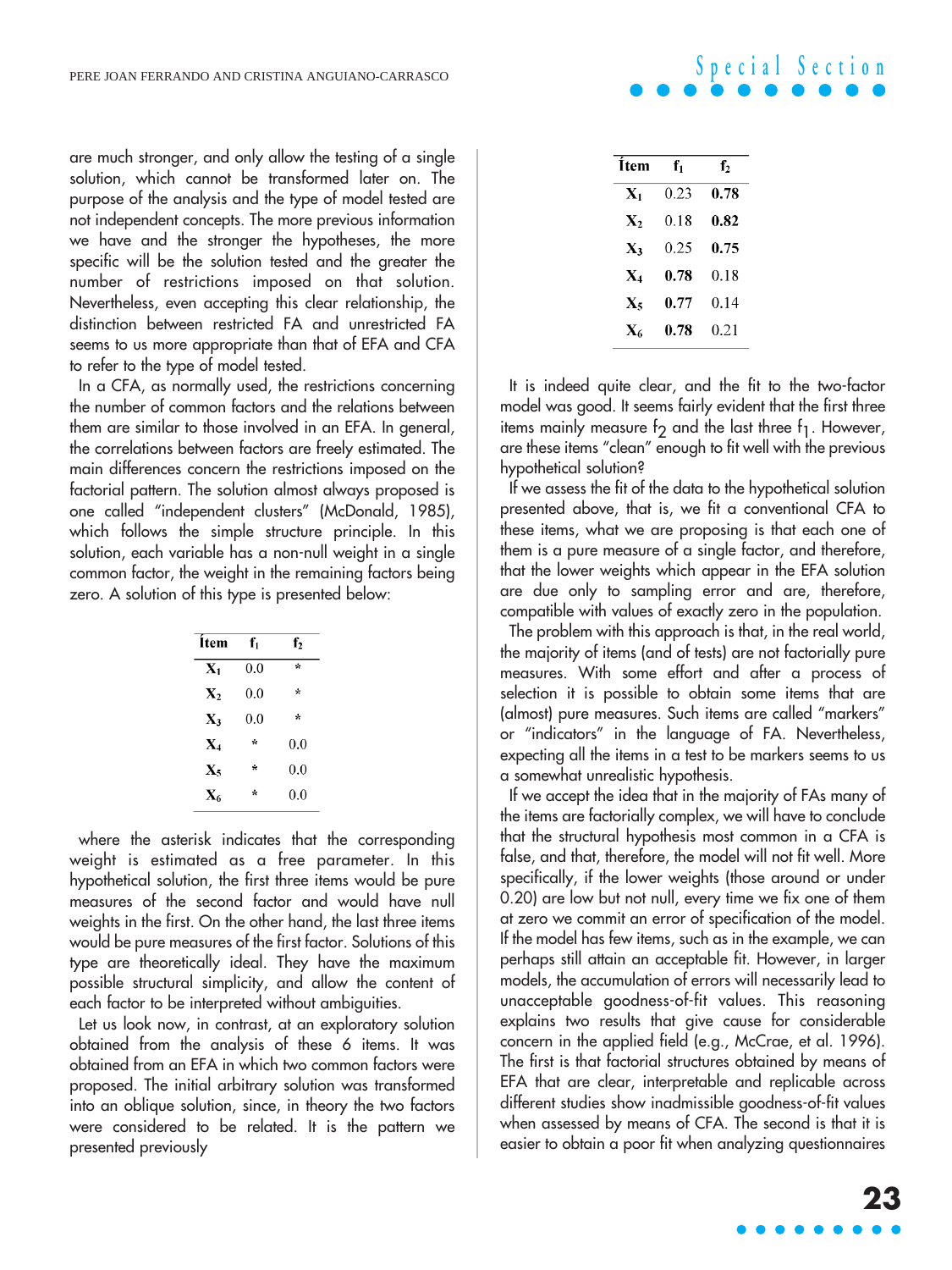of realistic size than when analyzing very small groups of items. The first result may lead to lack of confidence in FA on the part of the researcher; the second may lead to illadvised practices and to the unnecessary elimination of items.

**Special Section**

Our position can be summarized as follows. In the analysis of items and tests, we believe that FA should be guided by previous theory. This theory will allow the proposal of hypotheses about the number of factors, the (approximate) pattern we expect to find, and whether the factors are related or not. Nevertheless, in general, prior knowledge will not suffice to specify a confirmatory model. What we propose is to use a non-restrictive (exploratory) model, but with a confirmatory purpose as far as possible. That is, to estimate a solution in which the number of factors (or at least a range of values) is specified, and also whether these factors are independent or not. Moreover, we should have a more or less clear idea of the nature of the transformed pattern that will be obtained. Naturally, if the study is advanced enough to be able to specify a restrictive solution, or all the items are exceptionally simple, then CFA is the model to use.

#### **DESIGN OF A STUDY BASED ON FACTOR ANALYSIS**

As in any statistical analysis, for the results obtained through FA to be valid, interpretable and generalizable, some basic conditions must be fulfilled in the research design. To clarify the importance of this point in our case, it is useful to consider FA as an analysis at two levels. At the first level the correlations between a series of measures are calculated. At the second level the structure of these correlations is analyzed. If the results are already wrong at the first level, they can never be correct at the second level. For reasons of clarity, we shall discuss separately the two basic aspects in the design: sample and variables.

### **SAMPLE**

In any factorial study, and especially in those involving the development or adaptation of a test, we should have a relatively clear idea of the population of interest. Thus, FA should be based on a representative sample of this population. It is customary, however, to use samples of convenience (usually university students). Apart from the lack of representativeness of such samples, the most substantial statistical problem here is that of attenuation due to restriction of range. If the sample is highly homogeneous as far as the variables to be analyzed are concerned (i.e., if the scores on the items/tests have little variability), then the correlations obtained at the first level of FA will be attenuated. The correlation matrix will then have much more "noise" than "signal", and it will be difficult to obtain a clear solution at the second level.

Perhaps the most widely discussed problem in FA in relation to the sample is the stability of the solution (How large a sample is needed for a solution to be stable and generalizable?). This is a complex problem. The stability of a factorial solution depends jointly on three factors: (a) the sample size, (b) the degree of determination of the factors, and (c) the communality of the variables. Thus, if the factors are well determined and the variables have little measurement error, stable solutions can be achieved with relatively small samples. In this regard, we should stress that traditional "recipes" of the type "10 times more participants than variables" lack a solid basis.

The measures normally used in psychology – tests, and above all, items – contain a great deal of intrinsic measurement error. It must be accepted, then, that the communalities will be generally low, and that therefore, we should act primarily on points (a) and (b). With regard to point (b), which is discussed in detail below, the idea of determination of a factor refers to the number of variables with high weights in that factor – i.e., the extent to which the factor is well defined and clearly measured by a substantial number of indicators. As regards point (a) it is appropriate once more to think in terms of a "dual level". The results of the second-level analysis can only be stable if the correlations on which they are based are themselves stable (and it should be stressed that correlations have high sampling fluctuations). It is therefore reasonable to consider a sample of 200 observations as a minimum, even in ideal circumstances (high communalities and well determined factors).

#### **VARIABLES**

FA is a model for continuous and unlimited variables. But neither item scores nor test scores have these qualities. Therefore, in the majority of psychological applications, FA should be seen as an approximate model whose advantage lies in its simplicity. It is important, then, to first of all discuss in which conditions the approach will be sufficiently sound for what is required in practice.

FA generally works well in the analysis of scores on tests and subtests. As for items, this approach also tends to be acceptable when graded response scales (Likert) with 5 or more categories are used. Finally, binary items and items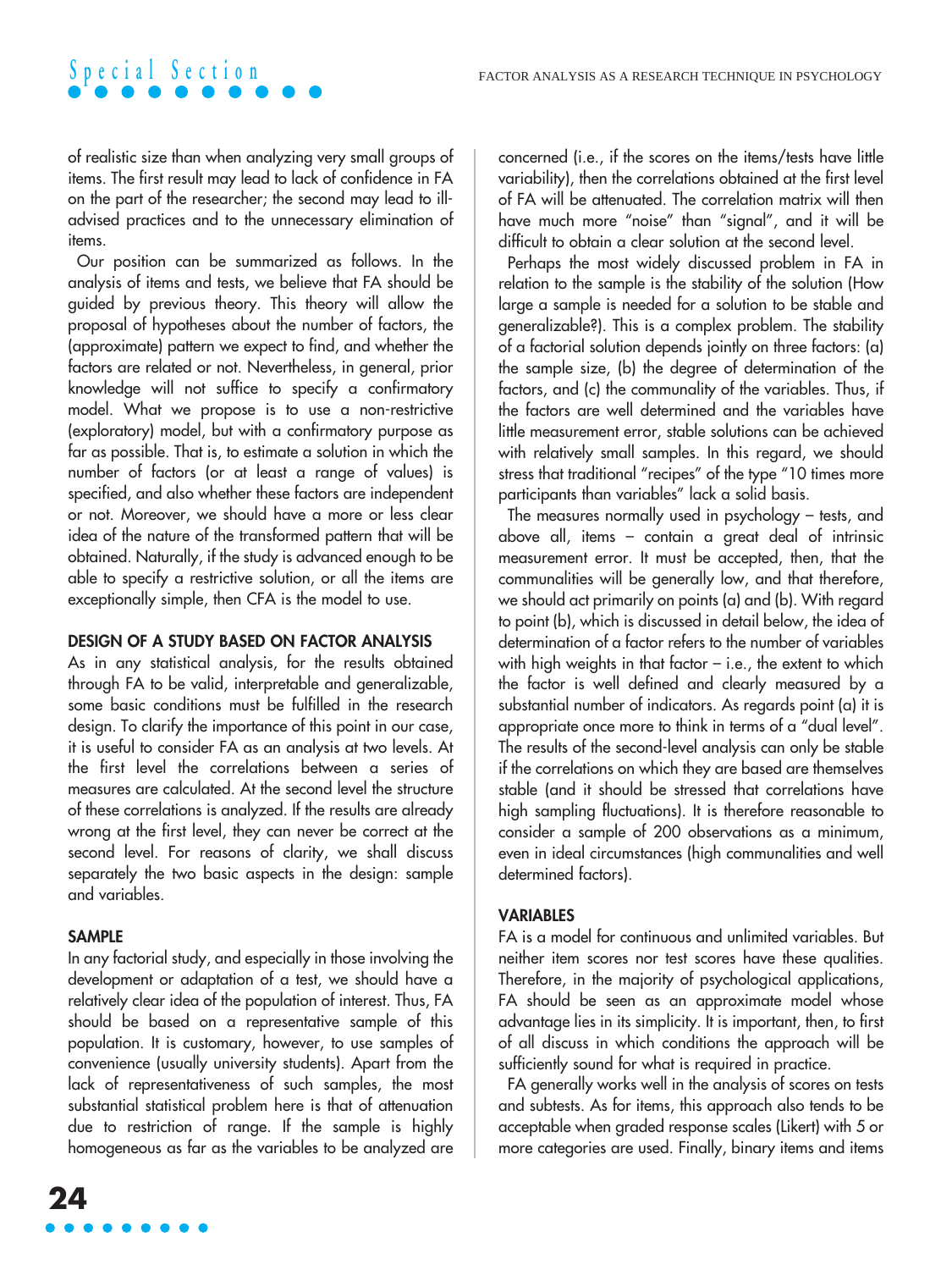with 3 options and a central category can cause more problems. In principle we would recommend using the graded response format wherever possible.

Whatever the type of response, whether or not FA works well depends above all on the distribution of the scores. Symmetrical distributions do not tend to give problems. On the other hand, the most significant problems occur when (a) the distributions are markedly asymmetrical, and (b) the asymmetries are in both directions. An example of this situation would be the analysis of a test containing very easy items or very difficult items. Asymmetries of opposite signs give rise to non-linear relations, and therefore, to unsuitability of the linear FA model (Ferrando, 2002). In relation to what was set out above, the magnitude of the problem depends on the type of variable to be analyzed. With test scores it is very difficult for non-linear relations to occur. With Likert items it is a problem to take into account. Finally, it is a very common problem in binary items, and known as the 'difficulty factors' problem (McDonald & Alhawat, 1974).

Results obtained in simulation, together with actual experience, lead us to the following recommendations. In the case of tests and subtests, FA is nearly always appropriate. In the case of graded response items, FA is expected to work well if the asymmetry coefficients are all in the interval between -1 and +1. Finally, even binary items can be fitted well by the linear model if the difficulty indices are in the range 0.4 to 0.6. When the variables have more extreme distributions, it is generally necessary to resort to non-linear approaches, which we are unable to deal with here.

Apart from the scale and the distribution, there are other factors to take into account as far as variables are concerned, especially where individual items are involved. As we have said, the reliability of the items is intrinsically low. However, the analysis of items with excessively low reliabilities should be avoided, since such items will only add noise to the factorial solution. A conventional pilot study assessing the discrimination indices (item-total correlations) or the test-retest correlations item by item is highly recommended. This allows us to eliminate those items that contribute only noise and to begin the FA from a cleaner input.

It is relatively common for typical performance questionnaires (personality, motivation and attitudes) to include redundant items – that is, those which are essentially the same question put slightly differently. Such items are used for assessing the consistency of the

participants or (in overlapping form) to increase the internal consistency of the test. The presence of redundant items always gives rise to problems in FA. In fact, the errors between two redundant items cannot be independent, since, even after eliminating the common factors, the responses continue to be related due to the similarity of the content. The consequence is the need to extract additional factors defined principally by pairs or "triplets" of redundant items. These factors may be difficult to identify, particularly in rotated solutions. A prior content analysis can eliminate redundancy and avoid such problems from the outset.

Finally, we shall consider the degree of determination of the factors. Where possible, a good recommendation is to use markers or indicators. As we have already said, markers are, theoretically, pure measures of a factor. In more applied terms, Cattell (1988) defines them as variables which, in previous studies, have shown themselves to be good measures of the factors under assessment. Their use has two main functions: (a) it allows us to identify the factors by increasing their degree of determinacy, and (b) it permits us to relate the results of the study to those of previous work. Cattell (1988) recommends using a minimum of two markers per factor.

As regards the relationship between the number of items and the number of factors, as we know, the more items there are that accurately measure a factor, the more welldetermined that factor will be, and the more stable the solution. Although divergent recommendations can be found (Cattell, 1988), our opinion is that the best designs in FA are those in which few factors are posited, markers are employed and a substantial number of items is proposed for measuring each factor. Whether or not markers are used, in order to identify a factor clearly it is necessary to have a minimum of 4 variables with substantial weights on that factor.

## **STAGES OF A FACTOR ANALYSIS**

## Preliminary analyses: adequacy of the data

In accordance with the dual-level approach, it would appear logical, before undertaking an FA, to use indicators for assessing whether the correlations obtained at the first level are appropriate for factorial analysis at the second level. These indicators are usually referred to as "sampling adequacy measures", and their use is highly important as a preliminary stage of FA: it will indicate whether the FA is or is not the appropriate model for the data. However, this is the stage that is most neglected in applied research.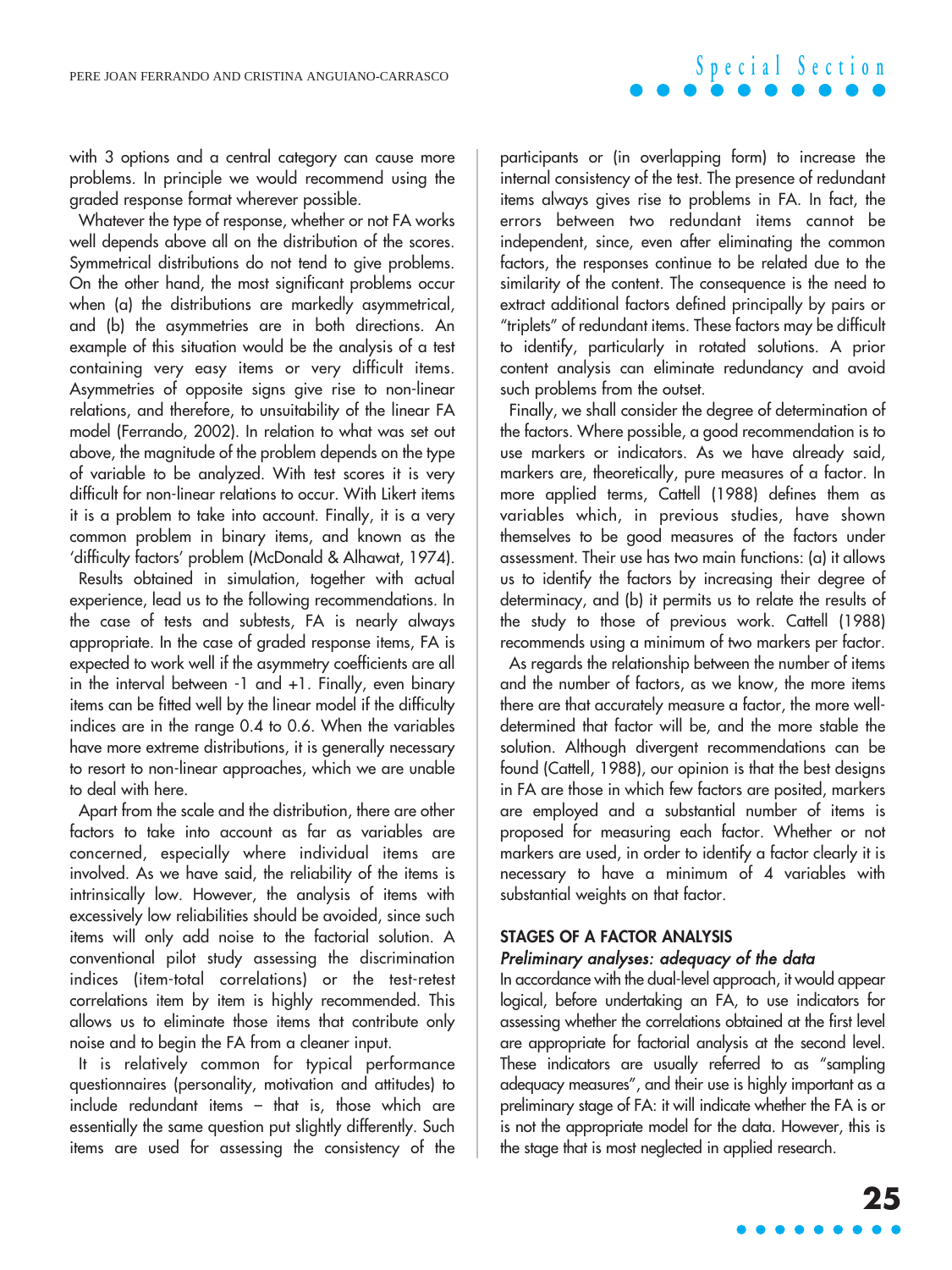To begin with, it is advantageous to inspect the descriptive statistics of the variables, in accordance with what was discussed in the previous section. Next, Bartlett's (1950) sphericity test should be carried out. This constitutes a test of the null hypothesis that the population correlation matrix is identity – that is, that the variables are uncorrelated in the population. If this hypothesis cannot be rejected, we must accept that the correlation matrix contains only "noise". It is important to take into account that, all the same, if this matrix is analyzed, factors will be obtained. However, such factors will be totally spurious. In this regard, it is useful to consider the Bartlett test as a security measure and a necessary condition. In most FAs the null hypothesis will be rejected, and thus it will be admitted that there is some relationship between the variables. However, this may not be sufficient. As we have seen, the FA model assumes, moreover, that the relationship is substantial. If the relationship is so diffuse that we need practically as many factors as variables to explain it, then it is not worth carrying out the analysis.

Assuming that the necessary condition is fulfilled, in third place the degree of joint relation between the variables would be assessed. The most widely used measure is the KMO (Kaiser, 1970), which assesses the degree to which the scores in each of the variables can be predicted from the others. The range of values of the KMO is 0 to 1, and the higher the value, the more substantially related between one another are the variables. As a value of reference, Kaiser (1970) suggests that the correlation matrix will be appropriate for factorization if the KMO is 0.80 or higher.

## Estimation of the model

As mentioned earlier, this is the crucial stage of FA. It involves the estimation of an initial solution and, above all, determination of the dimensionality of the data, that is, the most appropriate number of factors. The estimation stage should be guided by the principle of parsimony. The aim is to determine the simplest solution (i.e., with the lowest number of factors) compatible with residuals sufficiently close to zero.

The estimation procedure implemented by default in statistical programs is usually principal components analysis (PCA). PCA, however, is not a procedure for estimating the factorial model. It is a method for reducing the number of variables. In essence, FA is a model which is based on the principle that the variables have measurement error, which distinguishes clearly between common variance (communality) and error variance, and which sets out to reproduce only the common variance –

Advocates of PCA argue that it is simpler, better defined and produces virtually the same results as FA (e.g., Velicer, 1990). However, the last claim is only half true. Theoretically, and from the point of view of FA, PCA could be considered as the extreme case of the factorial model in which all the variables for analysis are error-free (i.e., common variance and total variance coincide). In practice, PCA and FA lead to similar results when: (a) the number of variables to be analyzed is large (say, over 30) and (b) the variables have little error, and therefore, high communality (Mulaik, 1972). A basic principle in psychometrics, however, is that test scores have measurement error (and item scores have much more). It does not seem very reasonable, then, to use a technique not based on this principle.

The problem with using PCA when the correct model is FA can be illustrated by a small simulation. A correlation matrix was generated on the basis of the following "true" factorial solution

| 0.50 |
|------|
| O 50 |
| O 50 |
| 0.50 |
| N 50 |
| O 50 |
| O 50 |
| 0.50 |
| N 50 |
| ი 50 |

Next, the correlation matrix was analyzed by means of a proper factorial method and by means of PCA. The direct factorial pattern (two factors being specified) was:

| O 50 | 0.00 |
|------|------|
| 0.50 | 0.00 |
| 0.50 | 0.00 |
| 0.50 | 0.00 |
| 0.50 | 0.00 |
| 0.50 | 0.00 |
| 0.50 | 0.00 |
| 0.50 | 0.00 |
| 0.50 | 0.00 |
| 0.50 | 0.00 |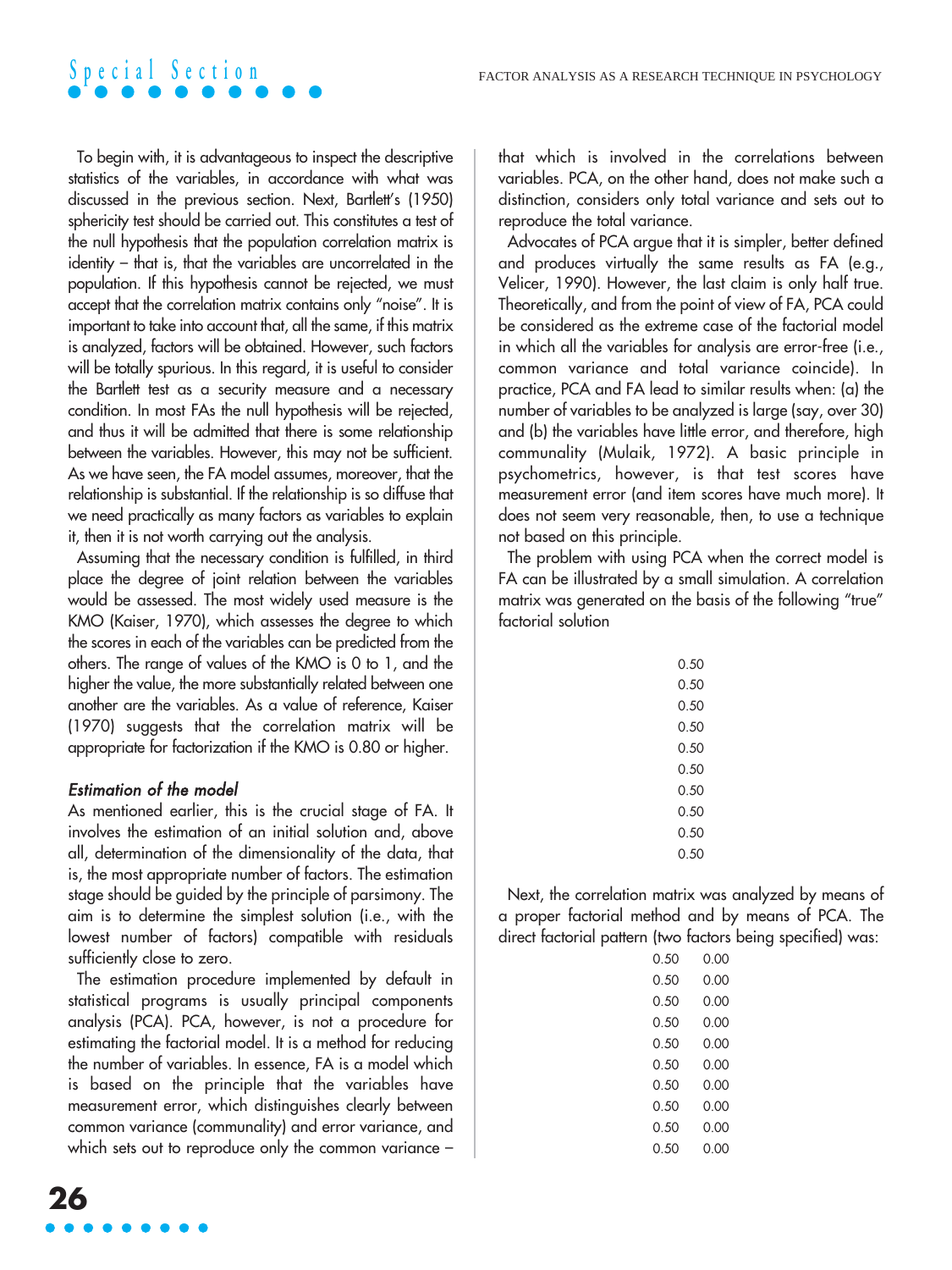which reproduces exactly the true solution. In contrast, the PCA solution was:

| 0,57 | 0       | $-0.82$ | 0      | 0      | $\Omega$ | $\Omega$ | 0       | 0       | 0       |
|------|---------|---------|--------|--------|----------|----------|---------|---------|---------|
| 0,57 | 0.03    | 0,09    | $-0,1$ | $-0.8$ | 0.22     | 0.03     | $-0.02$ | $-0.01$ | $-0.02$ |
| 0.57 | $-0.04$ | 0,09    | $-0,6$ | 0.01   | $-0.47$  | $-0.12$  | 0       | $-0,1$  | $-0.04$ |
| 0.57 | 0.4     | 0,09    | 0.24   | 0,01   | $-0.34$  | 0.44     | 0       | 0       | 0.34    |
| 0.57 | 0,15    | 0.09    | 0,18   | 0,12   | $-0.02$  | 0.13     | $-0.15$ | $-0.06$ | $-0.74$ |
| 0.57 | 0.06    | 0,09    | 0,18   | 0,12   | 0.13     | $-0.33$  | 0.33    | $-0.59$ | 0,1     |
| 0.57 | 0.09    | 0,09    | 0,24   | 0.01   | $-0.14$  | $-0.55$  | 0       | 0.51    | 0.05    |
| 0.57 | 0.03    | 0.09    | $-0,3$ | 0,23   | 0.41     | 0.24     | 0.45    | 0,32    | 0       |
| 0.57 | $-0.73$ | 0.09    | 0,24   | 0,01   | $-0,14$  | 0.19     | 0.01    | 0,01    | 0.05    |
| 0.57 | 0       | 0.09    | $-0,1$ | 0.23   | 0.35     | $-0.02$  | $-0.63$ | $-0.06$ | 0.24    |

which shows the two problems typical of PCA: upwardly biased estimations of the weights in the content factor and overestimation of the dimensionality. The first component is a biased estimator of the only 'real' factor (whose 'true' weights are all 0.50). On the other hand, in the successive components some of the variables have weights of over 0.20-0.30. In this regard it is important to note that, in practice, it tends to be recommended to interpret only the weights that are above these minimum values (Catell, 1988, McDonald, 1985). McDonald (1985) proposes a more restrictive heuristic criterion according to which only those factors with at least three variables with weights over 0.30 would be interpreted. Even following this more restrictive criterion, the results of the PCA solution would lead to the interpretation of 4 components as if they were true factors, while, in fact they reflect only error. If, moreover, this solution had been rotated subsequently, it would possibly have been totally erroneous.

Various methods are recommended for estimating the FA model. For reasons of space, we shall discuss here only the two most widely used: Ordinary Least Squares (OLS) and Maximum Likelihood (ML). However, there are other very interesting methods whose study we recommend to the interested reader. Particularly worth reviewing is minimum rank FA (Shapiro & ten Berge, 2002).

FA by OLS is not, strictly speaking, a method of estimation, but rather a set of methods based on a common general criterion. For the specified number of factors, OLS estimators are those that minimize the sum of the squared differences between the observed correlations and those reproduced from the model. Conceptually, then, OLS methods determine the solution that makes the residuals as close to 0 as possible. This is, as we know,

the basic idea of fit in FA. Although the criterion is very clear and direct, OLS methods are, in principle, purely descriptive. As we shall see, however, this is not necessarily a limitation.

The principal methods based on the OLS criterion are: (a) principal axes FA, (b) Harman's MINRES (Harman & Jones, 1966), (c) Jöreskog's (1977) ULS, and (d) Comrey's (1962) Minimal Residual. For the same number of factors, the solutions obtained with any of them are virtually identical. Nevertheless, we would especially recommend the use of MINRES or ULS for two reasons: (a) they do not require initial estimation of the communalities and (b) they are more efficient in terms of computation.

In contrast to the OLS methods, the ML method (Lawley & Maxwell, 1971) is statistical (inferential). Its main advantage is that it permits the rigorous examination of the model's fit to the data through an index referring to the chi-squared ( $\chi^2$ ) distribution. This advantage, however, should be put into context. First of all, the inference in ML FA is based on the assumption that the variables analyzed are continuous, metric and distributed according to the normal multivariate law. In the case of items and tests, this assumption is never met. Secondly, it is assumed that the model proposed in <sup>m</sup> factors fits perfectly in the population, so that all of the error is sampling error (this is the null hypothesis of the goodnessof-fit test). However, as we saw previously, models are proposed only as reasonable approximations, and it is accepted that part of the error will be error of approximation. Thus, the method assesses a null hypothesis that we know from the outset to be false, and which will always be rejected as soon as there is sufficient power. To make matters worse, the power is generally very high, since FA normally involves working with large samples. In sum, even with 'reasonable' distributions, the use of ML FA based on the goodness-of-fit test will nearly always lead to the need to estimate more factors than are substantively interpretable. This phenomenon is called "over-factorization".

In spite of the problems referred to above, however, there are reasons to recommend the use of ML FA. First of all, and although it is not well known, the ML solution can also be obtained without making inferential assumptions. It is that which minimizes the partial correlations between the variables after eliminating from them the influence of the factors (Mulaik, 1972). Essentially, it is the same basic criterion as that of FA by OLS. OLS methods minimize the residual correlations. ML minimizes the partial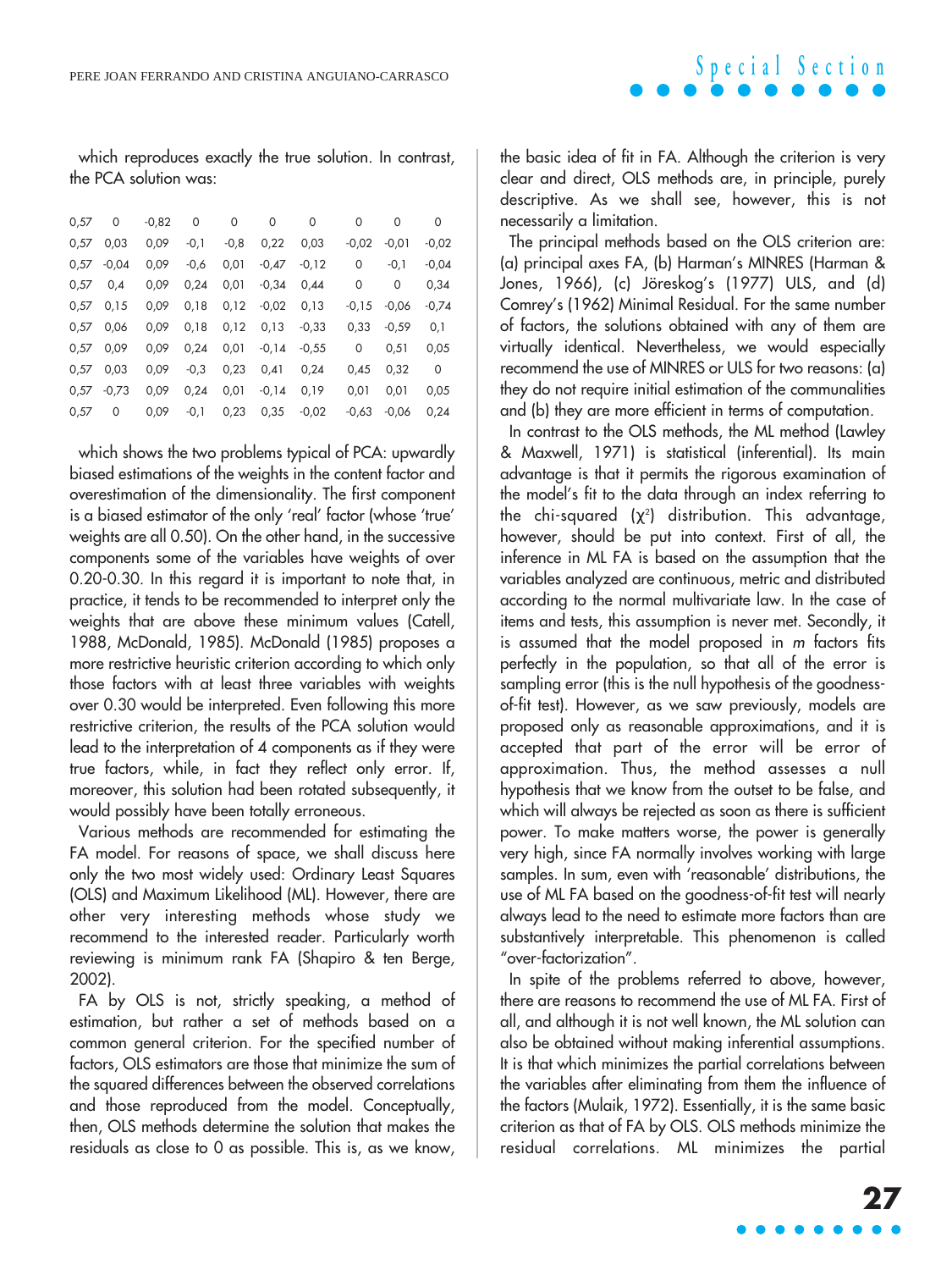correlations (the residual correlation is the numerator of the partial correlation). For this reason, in practice, OLS and ML solutions tend to be very similar. Secondly, although the  $\chi^2$  goodness-of-fit statistic evaluates a false hypothesis, there are goodness of fit indicators derived from this statistic that assess the error of approximation and the model's degree of fit. As we shall see in the following section, these indicators are highly recommended.

In a situation in which (a) the variables have acceptable distributions, (b) the solution is well determined, and (c) the model proposed is reasonably correct, the OLS and ML solutions will be practically identical. In this case, the use of ML has the advantage of permitting us to obtain additional indicators that are very useful in the assessment of fit. In the case of extreme distributions, weak or unclear solutions and high error of approximation, the ML option will give problems. The convergence of the method is quite delicate, and may give rise to unacceptable estimations. Moreover, the additional indicators will not be reliable. In these cases the OLS methods are clearly superior. According to simulation studies, they are highly robust methods (they nearly always converge), and since they do not make distinctions between error sources, they tend to approximate the correct solution more effectively than the ML method (MacCallum & Tucker 1991).

## Assessment of fit

In order to decide whether a model with m factors is appropriate, it is necessary to assess the model's degree of fit to the data. There are a variety of criteria and procedures for performing this assessment. In our view, some are considerably better than others.

Let us begin with the criteria and procedures we do not recommend. Possibly the most widely used criterion in Psychology, and that which commercial programs tend to apply by default, is Kaiser's criterion: the relevant number of factors is the number of eigenvalues greater than 1 in the original correlation matrix. This criterion presents several problems, the first of these being the lack of a clear justification. It has several (which we shall not see here), but none of them convincing. The second problem is that it is based on the logic of PCA, not on that of FA. Indeed, the eigenvalues of the matrix without reduction (with ones in the principal diagonal) are equivalent to the proportions of total variance explained by the corresponding principal components. However, as we have seen, the variance of real interest in FA is the common variance, not the total variance. Thirdly, the number of factors determined by means of this rule is related to the number of variables analyzed. In more detail, if <sup>n</sup> variables are analyzed, Kaiser's criterion will indicate a number of factors ranging between n/5 and n/3. Thus, with 30 variables, the criterion will indicate between 6 and 10 factors. However, if we have designed a scale of 30 items to measure a single dimension, the expected number of factors is 1, not between 6 and 10.

The scree test (Cattell, 1988) is a widely used graphical procedure. On a bivariate graph, points are plotted whose coordinates are the eigenvalues of the original correlation matrix (i.e., the proportions of total variance explained) on the y axis and the number of components on the x axis. In a typical solution, the graph linking the points is a decreasing function, similar in form to a scree slope. From a certain point onwards the function becomes practically horizontal, and it is this point which, according to Cattell, indicates the most appropriate number of factors. The logic is that, from this number onwards, the successive factors are trivial, and only explain residual variance. Although the logic is more convincing than that of Kaiser's rule, there are, in our view, two problems with the procedure. First, the decision is based on visual inspection, and therefore has a strong element of subjectivity. Secondly, it is based on the logic of PCA, and fails to distinguish between common variance and error variance. Even so, if instead of the eigenvalues of the matrix without reduction (proportions of total variance), those of the reduced matrix (i.e., the communalities) were represented, then the test would be useful as an auxiliary procedure.

Two criteria that are highly fashionable just now are Velicer's MAP (1976) and parallel analysis (PA; Horn, 1965). In our opinion they are useful as auxiliary criteria, but are affected by the same basic problem as the previous criteria based on the logic of PCA: they fail to distinguish between common variance and error variance.

In the MAP criterion, a PCA is carried out in sequential form, and at each stage one calculates the root mean square of the partial correlations resulting from elimination of the corresponding component and the previous ones. Although the residual correlations always decrease as more components are estimated, the partial correlations do not do so. In fact, the function relating the root mean square of the partials with the number of components tends to take the form of a U. The minimum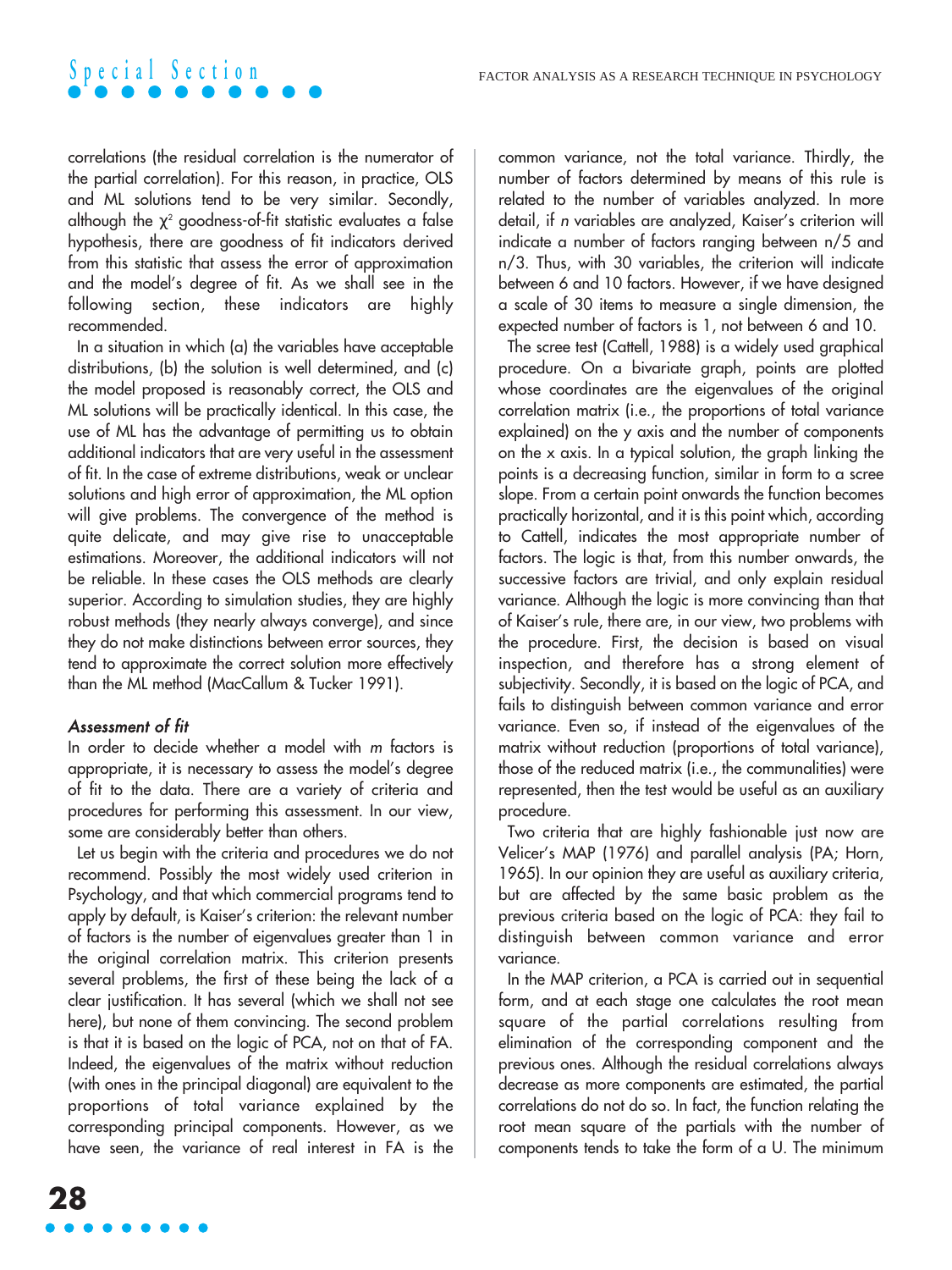of the function would indicate the number of components to be retained.

Parallel analysis (PA) can be understood as a combination of Kaiser's criterion and the scree test. In its most basic form, it consists in generating a random correlation matrix based on data from the same dimension as the empirical data (participants and variables): theoretically, such a matrix should have all the eigenvalues close to 1. The method consists in comparing the eigenvalues of the empirical matrix with those of the randomly-generated matrix. In graphical terms, the comparison would be like a double scree test involving the simultaneous representation of the curve corresponding to the empirical data and that corresponding to the random data. The former, as we know, would be expected to show a strong fall followed by stabilization. The second should show a much flatter tendency (in a very large matrix it would be a horizontal straight line cutting the y axis at 1). The point of intersection between the two curves would indicate the number of factors to be retained. Considered in this way, many of the same criticisms can be levelled at PA as in the case of the scree test. However, PA does have the advantage that the criterion for determining the number of factors is much more objective.

Let us now move on to a discussion of the criteria and procedures we consider most worthy of recommendation. To begin with, we shall consider those of a general nature that can be applied whatever the method of estimation. Subsequently we shall discuss those specifically related to ML FA.

As we already well know, if the number of factors proposed is appropriate, then the residual correlations between the variables after eliminating the influence of the factors should all be practically zero. In accordance with this principle, the clearest criteria for assessing the fit of a model in <sup>m</sup> factors will be those most directly related to the assessment of the residual correlations.

In small problems, visual inspection of the matrix of residuals can already give a good idea of the degree of fit. However, FA usually works with a substantial number of variables, so that global inspection of the residual matrix is impractical. In such a case, the information should be condensed by means of descriptive statistics.

To begin with, it is useful to inspect the distribution of frequencies of the residuals. If the number of factors proposed is adequate, this distribution will be symmetrical, approximately normal and centred around a mean of zero. Asymmetrical, off-centre or very heavytailed distributions indicate that there remains some systematic covariation to explain, so that it is necessary to estimate more factors.

The root mean square residual (RMSR) is a descriptive measure that indicates the average magnitude of the residual correlations. If their mean is zero, then the RMSR coincides with the standard deviation of the residuals. Harman (1976) proposes a value of reference of 0.05 or less for considering that the model's fit is acceptable. This criterion is purely empirical, but generally functions well in practice. More well-founded is the criterion initially proposed by Kelley (1935). The standard error of a correlation coefficient of zero in the population is approximately  $1/\sqrt{N}$ , where N is the sample size. This would be, therefore, the value of reference. Thus, in a sample of 300 participants,  $1/\sqrt{N}=0.058$ . If the RMSR is around this value, or is lower, we can interpret that the residual values observed do not differ significantly from zero, and therefore, that there are no longer any systematic relations to be explained.

The gamma index or GFI initially proposed by Tanaka and Huba (1985) is a goodness of fit measure normed between 0 and 1 that can be used with the majority of estimation procedures. It can be interpreted as a multivariate determination coefficient that indicates the proportion of covariation between the variables explained by the model proposed. According to the current criteria (see the article by Ruíz, Pardo and San Martín in this issue), for a fit to be considered as good, the GFI should be above 0.95.

Finally, we consider two indicators that are used in the case of ML estimation. They are, therefore, inferential, but here we recommend their use in accordance with descriptive logic. The first of these is the TLI-NNFI coefficient, initially proposed by Tucker and Lewis (1973), precisely for the FA model. It is a relative index, and measures the improvement in fit produced by the model proposed with respect to the null model in 0 factors, in relation to the improvement expected by a model with good fit. Its values range between 0 and 1 (even though it is not strictly normed), and Tucker and Lewis recommend interpreting it as a reliability coefficient. In this sense, and although the current criteria are more rigorous (see Ruíz, Pardo and San Martín in this issue), our opinion is that values above 0.85-0.90 would start to be considered acceptable.

The RMSEA index (Steiger & Lind, 1980), very much in vogue at the moment, estimates the error of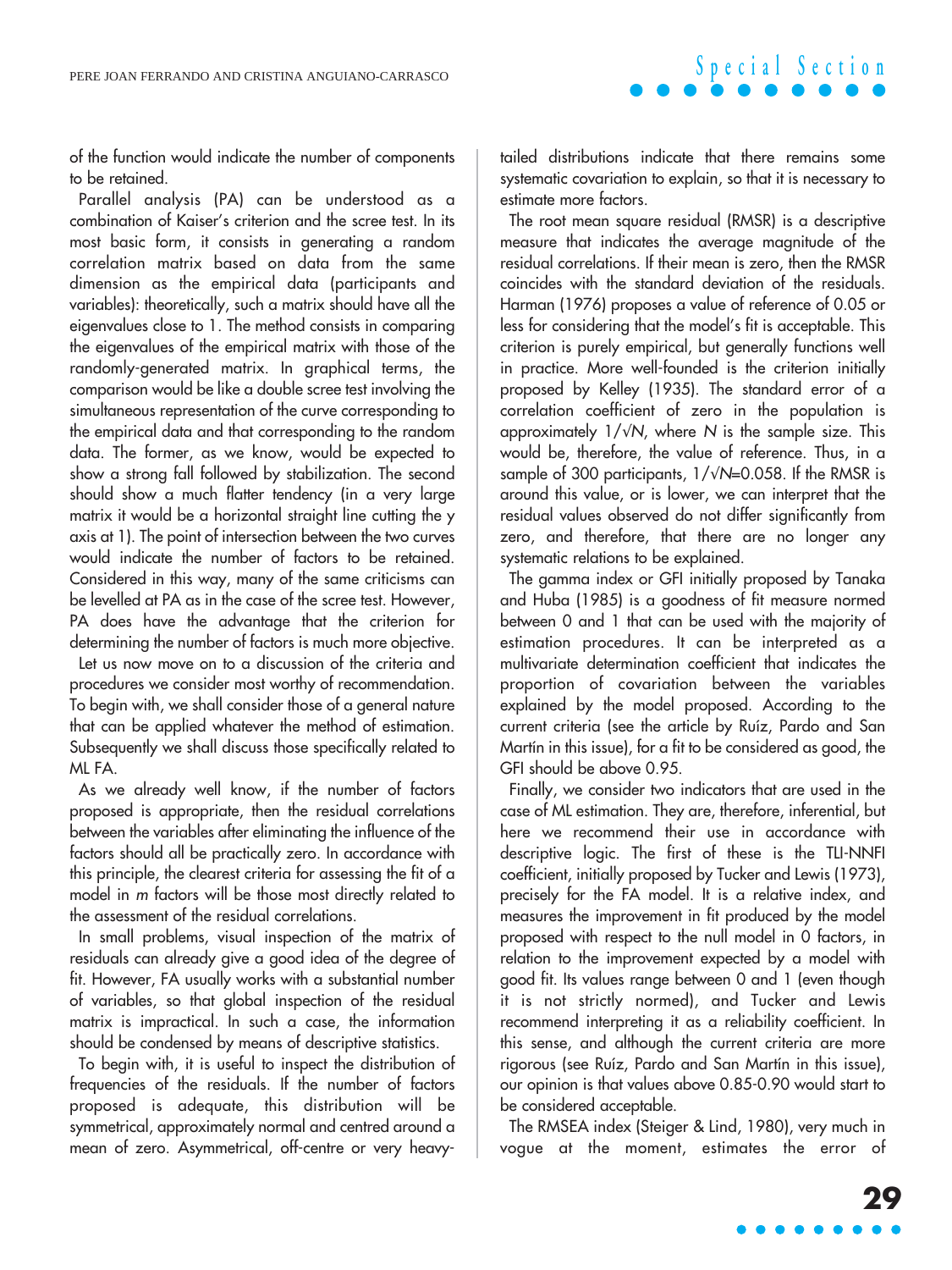

approximation of the model proposed. More specifically, it estimates the discrepancy there would be between the populational correlation matrix and the matrix reproduced by the model proposed, also in the population. Conceptually, RMSEA is based on the approach, discussed above, that models are only approximations, and estimates the extent to which the model tested is a reasonable approximation. RMSEA is an index relative to the degrees of freedom (complexity) of the model, and may therefore penalize less parsimonious models. As a reference, values below 0.05 could be considered indicators of good fit, whilst values between 0.05 and 0.08 would indicate acceptable fit.

We conclude this section with three observations. First, we do not recommend making a decision as important as that of the appropriate number of factors based on a single indicator or criterion. It is appropriate to use multiple indicators that provide us with more information, and therefore, with more elements for making a judgement. Second, in real situations the process leading to the determination of the number of factors is not as linear as described here for didactic reasons. In fact, having obtained the transformed solution we may find that one or more factors are very weak, are poorly identified, or reflect trivial content (e.g., they do not attain the minimum of 3 variables with weights over 0.3, mentioned previously). This result could lead to the reconsideration of the number of factors and a further inspection of the solution. And finally, in many cases the previous theoretical information does not indicate a clear number of factors, but is actually much less specific. It may indicate a plausible range of factors or perhaps various plausible alternative solutions. It is advantageous in this case to examine the differences between the values of the fit indicators corresponding to the different solutions assessed.

## Obtaining the transformed solution (rotation)

In unrestricted factor analysis, the standard initial solution obtained by means of applying OLS or ML methods is referred to as "canonical form". For the specified number of factors, this solution has the property that the successive factors explain the maximum possible amount of the common variance. In some cases the canonical solution is directly interpretable, and requires no subsequent transformation. The clearest case is that in which a set of items is analyzed under the hypothesis that they measure a single dimension. Given that the first factor explains the maximum possible amount of common variance, if the set is essentially unidimensional, then the factors that follow the first one must be residual. An extreme example is the direct two-factor solution we have used above to compare FA with PCA. It is a canonical solution in which the first factor already explains all the common variance, leaving nothing for the second factor to explain. This group of variables would therefore be perfectly unidimensional.

When we expect to find a multiple-factor solution, however, the initial canonical solution is arbitrary. It must then be transformed or rotated until a solution is obtained that can be interpreted in accordance with the theory on which the analysis is based.

The principal decision the researcher has to make at this stage is whether to use oblique or orthogonal rotation. This is a controversial issue. Authors who advocate orthogonal solutions consider them simpler and easier to interpret. Moreover, they believe they are also more stable in replication studies. The statistical basis of this argument is that if the factors are independent in the population, they will not be exactly so in the samples, and therefore, if oblique solutions are used, the correlations between factors will reflect only sampling error. On the other hand, authors who defend oblique solutions consider that the majority of psychological constructs are related, and that to specify uncorrelated factors is to artificially impose an incorrect solution only because it is simpler (e.g., Mulaik, 1972). In sum, it is theory that must guide this decision.

The authors of the present work essentially espouse the second view. However, we also believe it necessary to take into account (as always in FA) the criterion of parsimony. If the theory does not permit strong hypotheses, it would seem reasonable to begin with an oblique solution. If the correlations estimated between factors are substantial, this is the solution to maintain. However, if the correlations between factors are consistently low (say, under 0.30 or 0.20), then a second analysis may be made, specifying an orthogonal solution. Should the two solutions be similar, it would be preferable to provisionally accept the orthogonal solution.

Once the general type of rotation has been decided, the importance of the decision about the specific method to employ will depend on the solidity of the design. If the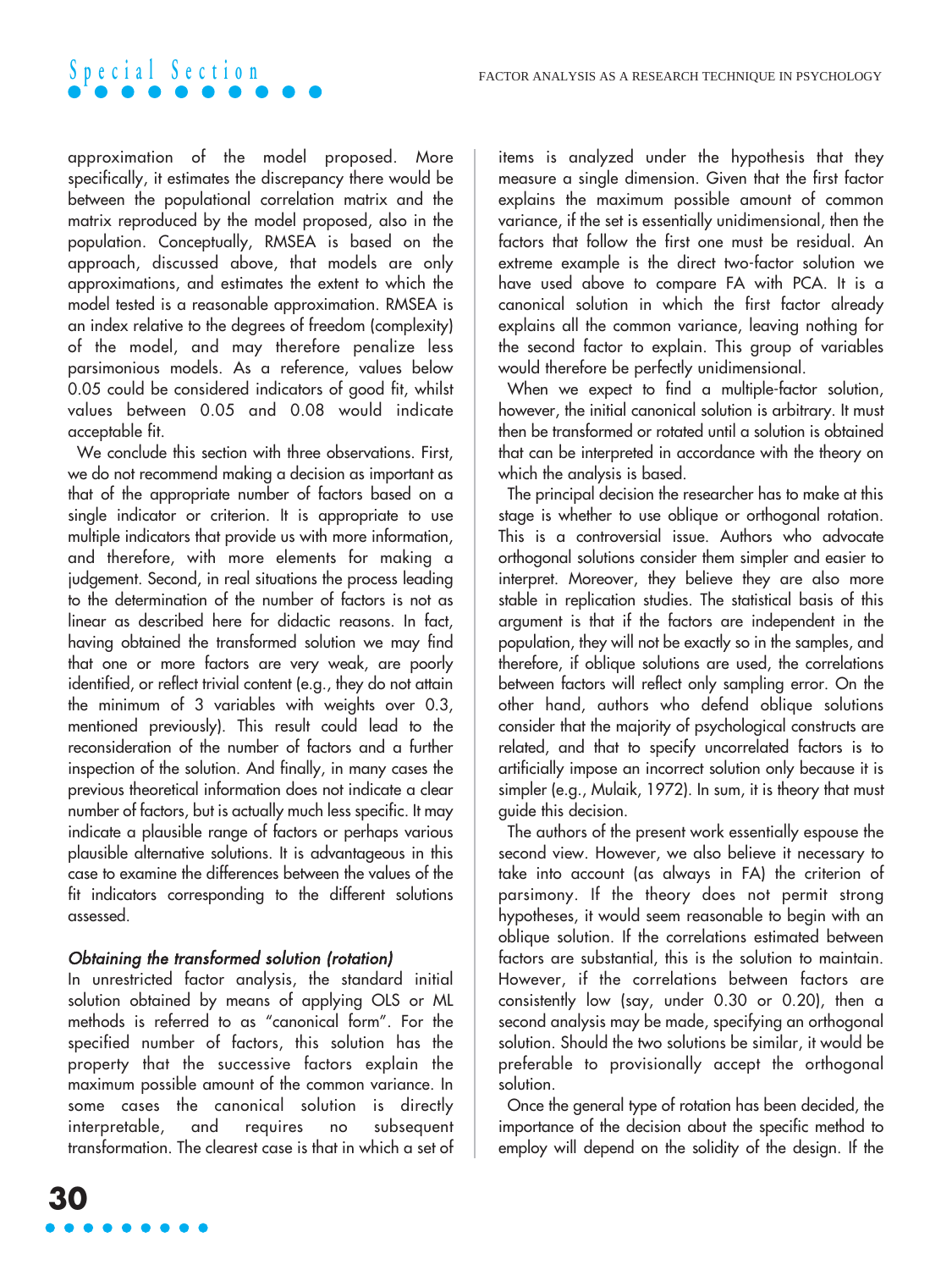variables are 'clean', markers are used and the factors are well determined, then the different methods should lead essentially to the same solution. It is not a bad strategy to try out different methods and assess whether they converge approximately in a common solution. In complex, noisy and poorly determined solutions, the use of different rotation methods can lead to highly disparate solutions. This is not a problem of methods, but rather one of design.

Analytical methods of orthogonal rotation are generally 'quartic', in the sense that they are based on the quartic functions of the factorial weights (conceptually, variances of the squares of the weights). There are two general methods of this type (see, for example, Mulaik, 1972): Quartimax and Varimax. Given the initial unrotated pattern (variables x factors), Quartimax transformation is that which maximizes the variance of the squares of the weights by rows. In contrast, Varimax maximizes the variance by columns. The Quartimax solution is therefore compatible with a column of the pattern in which the majority of the weights are high, and tends to give solutions with a general factor. On the other hand, Varimax tends to give multiple solutions in which there is no dominant factor. There is, in fact, a third method, Equamax, which combines the two criteria and therefore leads to intermediate solutions. All three methods function well, and the choice of one or another should perhaps be guided by what is expected from the theory (whether or not there is a general factor). Our positive consideration of the methods (especially Varimax) is not incompatible with the critique we make at the beginning of the article, which refers to the indiscriminate use of Varimax by default even when the theory clearly indicates that the factors are related or when it is expected to find a general factor.

Experience with the above methods based on simulation studies suggests that they may lead to erroneous or unstable results (especially Varimax) when a high proportion of the variables to be analyzed are factorially complex. As we stated above, this is not a problem of the rotation method, but rather one of poor design. In order to minimize the problem, weighted versions of the three methods (Quartimax, Varimax and Equamax) have been proposed in which greater weight is assigned to the items initially assessed as the simplest.

Traditional analytical methods of oblique rotation are an

extension of orthogonal quartic methods, with the additional problem of determining the degree of relation (obliqueness) between the factors. In practice, by far the most widely used method is Oblimin (see, for example, Mulaik, 1972) whose criterion can be considered as a combination of the Quartimax and Varimax criteria extended to the oblique case. The Oblimin criterion includes a parameter (delta, which can take values between 0 and 1) that controls the maximization of the simplicity by rows or by columns. Indirectly, the delta parameter also controls the degree of obliqueness permitted in the solution. Factorial programs use by default the value delta=0, following Jennrich's (1979) recommendation. This value tends to lead to good convergence and to a solution that is simple and interpretable. On the other hand, in order to achieve this simplicity, the resulting factors tend to be closely related to one another. Browne (personal communication) recommends using delta=0.5.

An interesting alternative to Oblimin would be certain analytical methods that incorporate the idea of rotation on a target matrix that is constructed analytically. Essentially, the idea is as follows. First of all, from an orthogonal solution, a hypothesis or target matrix is constructed. This matrix is a modification of the orthogonal solution which approaches as closely as possible the simple structure criterion; thus, and principally, the very low weights in the orthogonal solution are hypothesized as zeros in the target matrix. Secondly, the oblique transformed solution is determined which most closely approximates to the target matrix. The initial method that incorporated these ideas is Promax (Hendrickson & White, 1964); Lorenzo-Seva (1999) recently proposed a much more refined method called Promin. With respect to the previous methods, Promin incorporates improvements at all stages: initial orthogonal solution, determination of the target matrix and procedures and criteria for obtaining the best approximation. It is, therefore, the most highly recommended method within this family.

## **SOFTWARE: THE FACTOR PROGRAM1**

Whilst it is true that EFA is a classic data analysis technique, statistical research on analysis itself is constantly progressing. Thus, recent years have seen the publication in specialist journals of a range of advances

 $<sup>1</sup>$  The author of this section is Urbano Lorenzo-Seva</sup>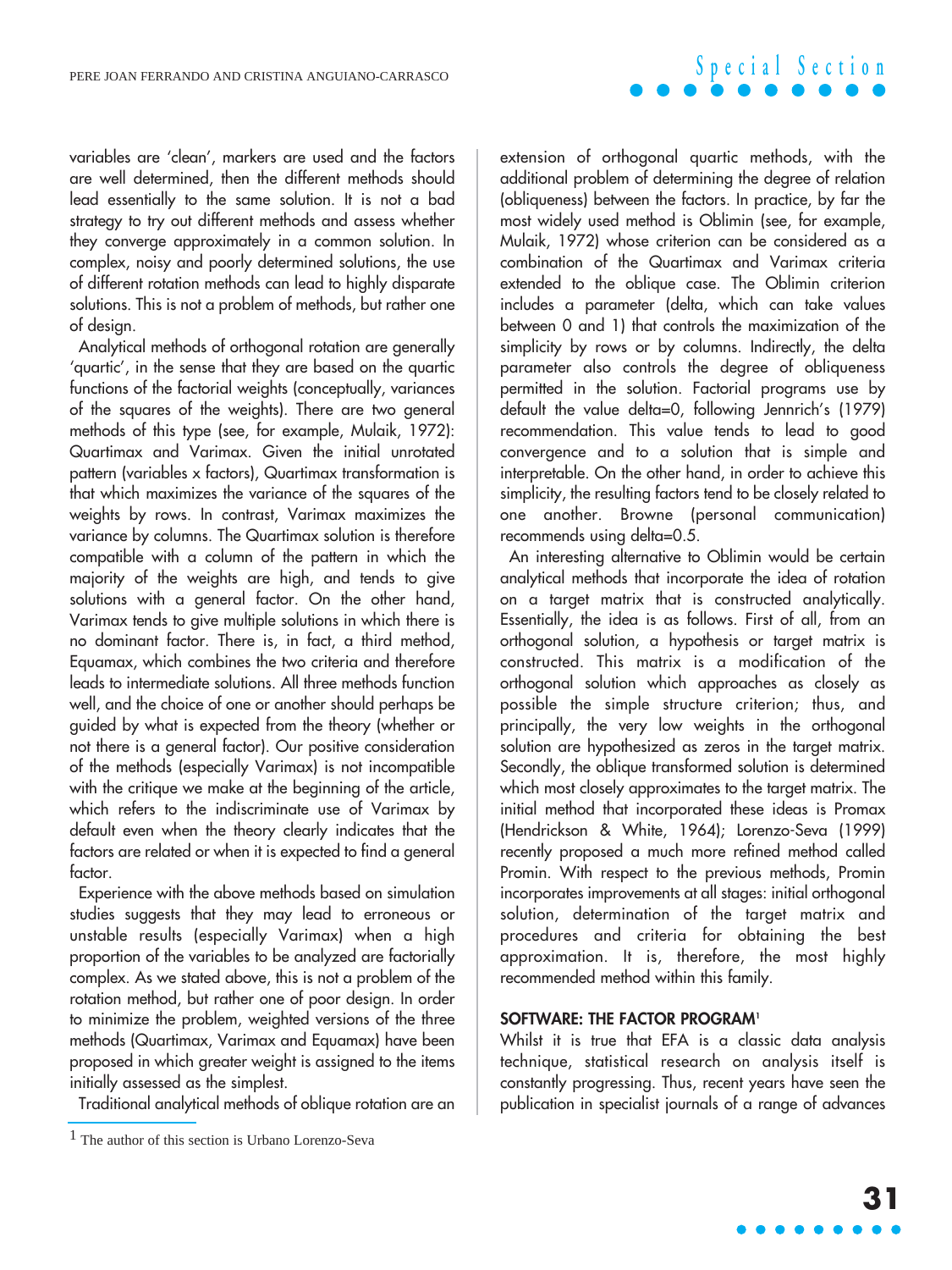related to the methods employed in EFA. However, the authors of the most popular data analysis programs (it is not necessary to mention names) do not appear to be interested in implementing these new advances. For this reason, university researchers have taken it upon themselves to develop specific programs that incorporate both classic methods and new contributions. An example of such programs is Factor (Lorenzo-Seva & Ferrando, 2006). This is a program that is easy to use (based on the typical Windows menus), and whose purpose is to fit the EFA model.

Factor implements classic procedures and indices, as well as some of the most recent methodological contributions – including not only all of those discussed in this article but also others of undoubted interest that should be the object of future study for readers interested in FA. Thus, for example, Factor makes it possible to work with polychoric correlations when it is suspected that the linear model might be inadequate. Good examples of the methodology recently proposed that have been implemented in Factor are: (1) Minimum Rank Factor Analysis, which is the only factor-extraction procedure that permits assessment of the proportion of variance explained by each factor; and (2) the Simplimax rotation method, which has shown itself to be the most efficient rotation method of all those proposed up to now. Many of these methods are not available in any commercial program.

Finally, it should be stressed that Factor is a program distributed free of charge (i.e., free software). It can be obtained in Internet at: http://psico.fcep.urv.es/ utilitats/factor/. The same page offers a brief user's manual, as well as a demonstration version. To date, since being made available in 2006, it has been used by a wide range of researchers in 29 international articles published in ISL journals.

## **ILLUSTRATIVE EXAMPLE**

Below, we propose a practical exercise for the reader to apply the material presented. The data can be found at the following address: http://psico.fcep.urv.cat/ ejemplopapeles. The 14-item test measures two types of anxiety, and the general aim is that, by using the Factor program, the reader carries out the factor analysis of the test to determine its structure and properties. The solution corresponding to the example can also be found there, though we recommend that the reader works on the example before reading the solution.

**- (Manuals of a general nature).** Those by Harman (1976) and Mulaik (1972), both in the list of references, deal in quite in-depth fashion with the principal aspects of FA, including those we have not been able to cover here. Their technical level is considerably higher than that of the present article.

The manual by McDonald (1985, in the list of references) is much more personal than the two previous ones. It is highly critical of the traditional FA approach, and reflects the author's strong positions. Highly recommended.

Finally, the following text by one of the present authors: Ferrando, P.J. (1993) Introducción al análisis factorial (Introduction to factor analysis). Barcelona: PPU.

This can be used as a more technical extension of the basic aspects dealt with in the first sections.

**- The EFA vs CFA problem in item analysis is discussed extensively in**:

Ferrando, P.J. and Lorenzo-Seva, U. (2000).

"Unrestricted versus restricted factor analysis of multidimensional test items: some aspects of the problem and some suggestions", Psicológica, 21, 301- 323.

**- The following thesis offers a comprehensive review of the principal criteria and methods of rotation:** Lorenzo-Seva, U. (1997). Elaboración y evaluación de métodos gráficos en análisis factorial (Development

and assessment of graphical methods in factor analysis). Universidad de Barcelona.

**- Finally, the step-by-step development of an FA by means of a computer program is described in:** Ferrando, P.J. and Lorenzo, U. (1998) Análisis factorial (Factor analysis).

In: Renom, J. (Coord.). Tratamiento informatizado de datos (Computerized data processing). Chap. 5, pp. 101-126. Barcelona. Masson.

## **REFERENCES**

Bartlett, M.S. (1950). Tests of significance in factor analysis. British Journal of Mathematical and Statistical Psychology, 3, 77-85.

Carroll, J.B. (1978). How shall we study individual differences in cognitive abilities? Methodological and theoretical perspectives. Intelligence, <sup>2</sup>, 87-115.

Cattell, R.B. (1988). The meaning and strategic use of factor analysis. In J.R. Nesselroade and R.B. Cattell (eds.) Handbook of multivariate experimental psychology (pp.